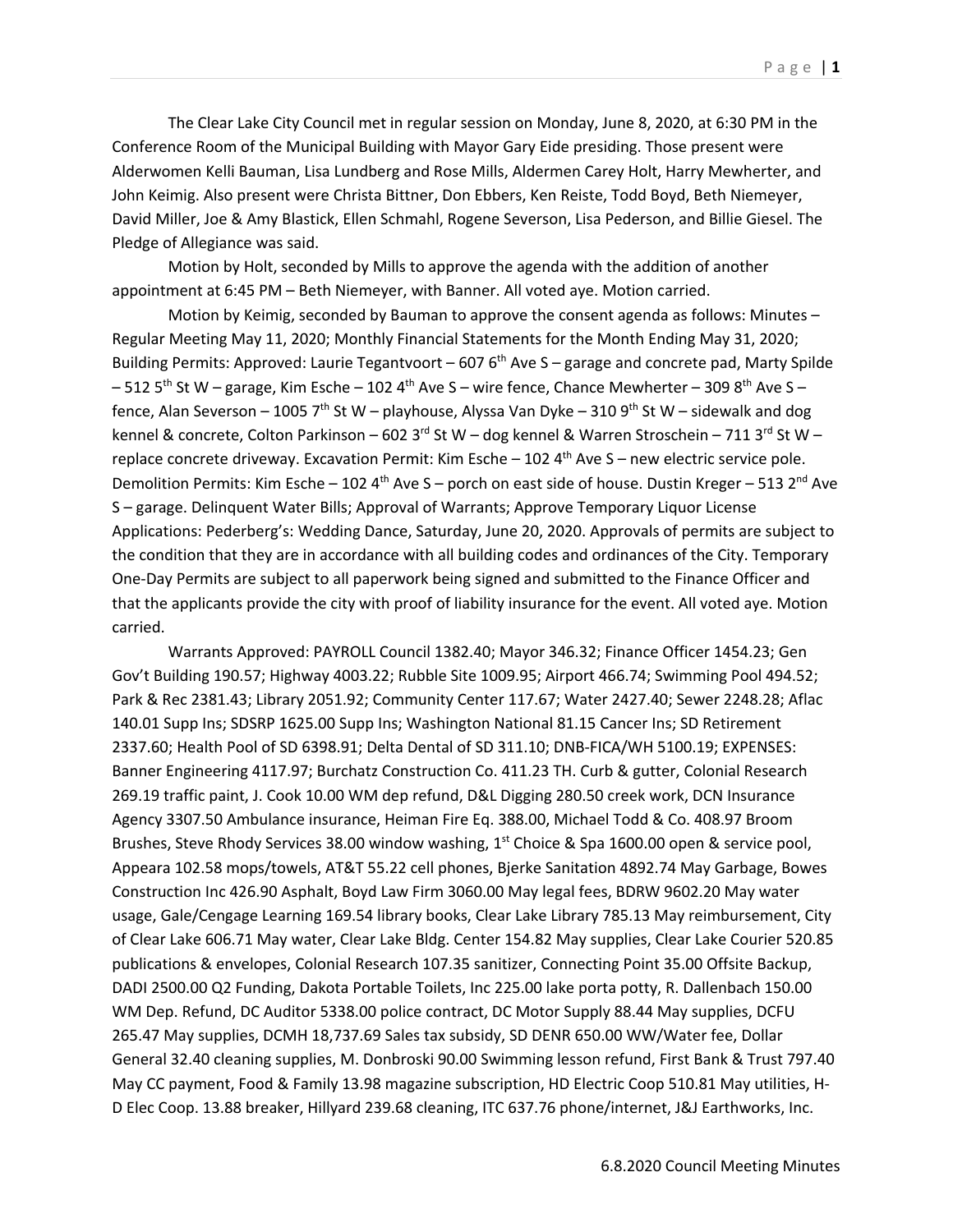113,316.81 Comm. Access Rd Improvement  $1<sup>st</sup>$  payment, J. Kielty 100.00 WM Dep refund, S. Lang 76.50 WM Dep Refund, V. Lundquist 39.53 April/May Mileage, Lyle Signs Inc 282.43 Camping Signs, Mas Media 300.00 Q2 Maint. Fee, Maynard's Food 673.11 TP, paper towels, supplies, Menards 149.00 pool pressure washer, H. Mewherter 35.00 Lavin Field Spraying, Milbank Winwater Works 390.06 water supplies, Northern Safety Co, Inc. 94.50 Pool face masks, Northwestern Energy 88.78 Nat Gas usage, Ottertail Power Co. 3570.56 May power, Postmaster 76.00 Annual PO BOX rental, SD Dept. of Health 30.00 water testing, A. Rathburn 77.25 WM Dep Refund, Ron's Saw Shop 265.94 blower, Sanitation Productions Inc. 921.32 sweep mandrel, SD State Treasurer (SD DOR) 919.97 May Sales Tax, Productivity Plus Acct (Titan) 218.52 airport/sewer supplies, US Bank 6837.30 water loan payment, USDA 6107.00 sewer loan payment, Banner Associates Inc 7882.57 Str project, D & L Digging 1428.00 water leak, DK Diesel Injection 9.12 Ultra guard, HD Elec Coop 1024.11 lift station & park repair, Hawkins Inc 2579.34 pool chemicals.

No one appeared for public voice.

The Second Reading of Ordinance No. 586, an Ordinance Amending Hazardous Structures was completed. Motion by Mewherter, seconded by Lundberg to approve Ordinance No. 586. Upon roll-call vote the following votes were cast: Bauman-yes; Lundberg-yes; Holt-yes; Keimig-yes; Mills-yes; Mewherter-yes. Motion carried.

Joe and Amy Blastick were present for a public hearing that was held for Sports Page/Tail Feathers LLC who applied for a transfer of Alcohol Operating Agreement and License. Motion by Mewherter, seconded by Holt to repeal the previous operating agreement suspension with Sports Page LLC. All vote aye, motion carried. Motion by Holt, seconded by Mills to approve the transfer of licenses for \$0 transfer fee. Upon roll-call vote the following votes were cast: Bauman-yes; Lundberg-yes; Holtyes; Keimig-yes; Mills-yes; Mewherter-yes. Motion carried.

Rogene Severson, President of the Library board, presented an idea to the council to allow 10 more hours to the library staff to provide reading tutoring due to the school not having it this summer. Motion by Keimig, seconded by Lundberg to approve 10 additional hours per week for library tutoring, the funds coming from Summer Rec account. All voted aye, motion carried.

Dave Miller, SDML Code Enforcer, presented his recommendation on code enforcing for the City of Clear Lake. His main focus is on health, welfare, safety and property value. Motion by Mewherter, seconded by Lundberg to approve Dave's contract for code enforcement. Upon roll-call vote the following votes were cast: Bauman-yes; Lundberg-yes; Holt-yes; Keimig-no; Mills-yes; Mewherter-yes. Motion carried.

Beth Niemeyer, representing Banner Engineering, presented the May  $26<sup>th</sup>$  pay request for the street project. Motion by Holt, seconded by Mewherter to pay the first pay request of \$113,316.81. Upon roll-call vote the following votes were cast: Bauman-yes; Lundberg-yes; Holt-yes; Keimig-yes; Mills-yes; Mewherter-yes. Motion carried.

Pool Manager, Lisa Pederson, and Assistant Manager, Billie Giesel presented the new COVID-19 pool opening guidelines. After some discussion, there was a motion by Holt, seconded by Keimig to hire additional pool staff, at minimum wage, to help assist with waivers, temperature taking and cleaning of the facility. Upon roll-call vote the following votes were cast: Bauman-yes; Lundberg-yes; Holt-yes; Keimig-yes; Mills-yes; Mewherter-yes. Motion carried.